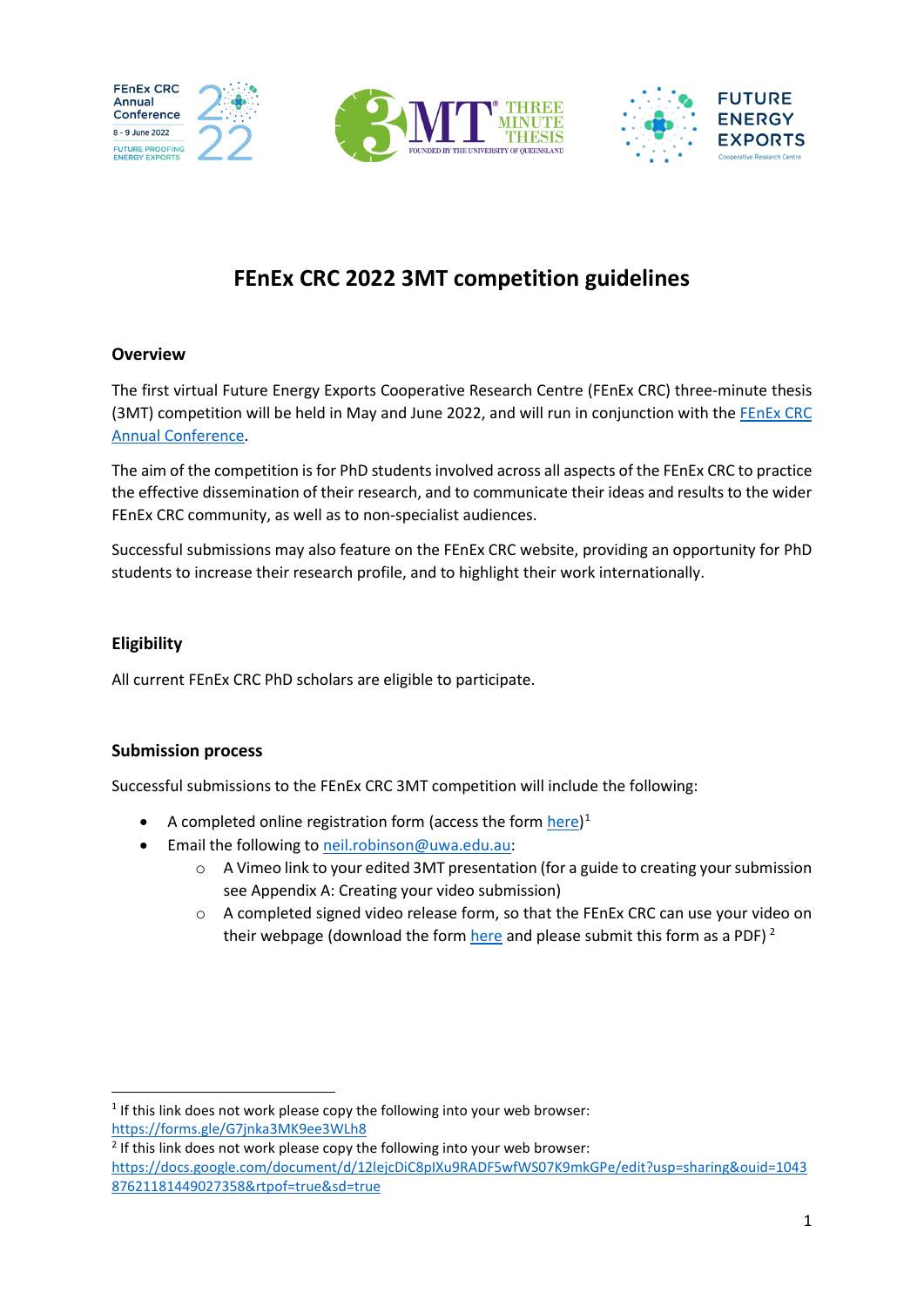





# **Judging process**

The judging and selection process will proceed via two separate stages:

- 1) **Initial selection:** The initial selection judging panel will review each submission according to the selection and assessment criteria detailed below. From this process, the judging panel will select three finalists from the submitted entries, with each receiving a certificate of achievement. These three entries will then proceed to the FEnEx CRC 3MT finals.
- 2) **Finals:** The Finals of the FEnEx CRC 3MT competition will take place during the FEnEx CRC Annual Conference, where the conference participants will act as the judging panel. Presentations from the three finalists will feature within a dedicated conference session, following which the audience will be invited to vote anonymously for the 3MT competition winner. Audience participation will take place via the Slido polling software [\(www.sli.do\)](http://www.sli.do/). Conference participants will be instructed to follow the same selection and assessment criteria as used in the initial selection process.

## **Selection and assessment criteria**

The judging panel will review each submission according to the following equally weighted selection and assessment criteria:

- **Comprehension & Content** (50%)
	- o Presentations should provide clear background and significance to the research question.
	- $\circ$  Presentations should clearly describe both the research strategy/design and the results/findings.
	- o Presentations should clearly describe the conclusions, outcomes and impact of the research.
- **Engagement & Communication** (50%)
	- $\circ$  The presentation should be delivered clearly, with language appropriate for nonspecialist audiences.
	- o The PowerPoint slide should be well-defined and should enhanced the presentation.
	- o The presenter should convey enthusiasm for their research, and capture and maintain the attention of the audience.

The 3MT judging rubric used by the initial selection judging panel may be downloaded [here.](https://drive.google.com/file/d/1QV2sr4KyZ8W8FbXTaYRAwktZ8gBWKBlF/view?usp=sharing)

Please note submissions will not be judged on video/recording quality or editing capabilities. Judging will focus on the presentation, ability to communicate research, and the 3MT PowerPoint slide.

Please note that the decision of the judging panels is final.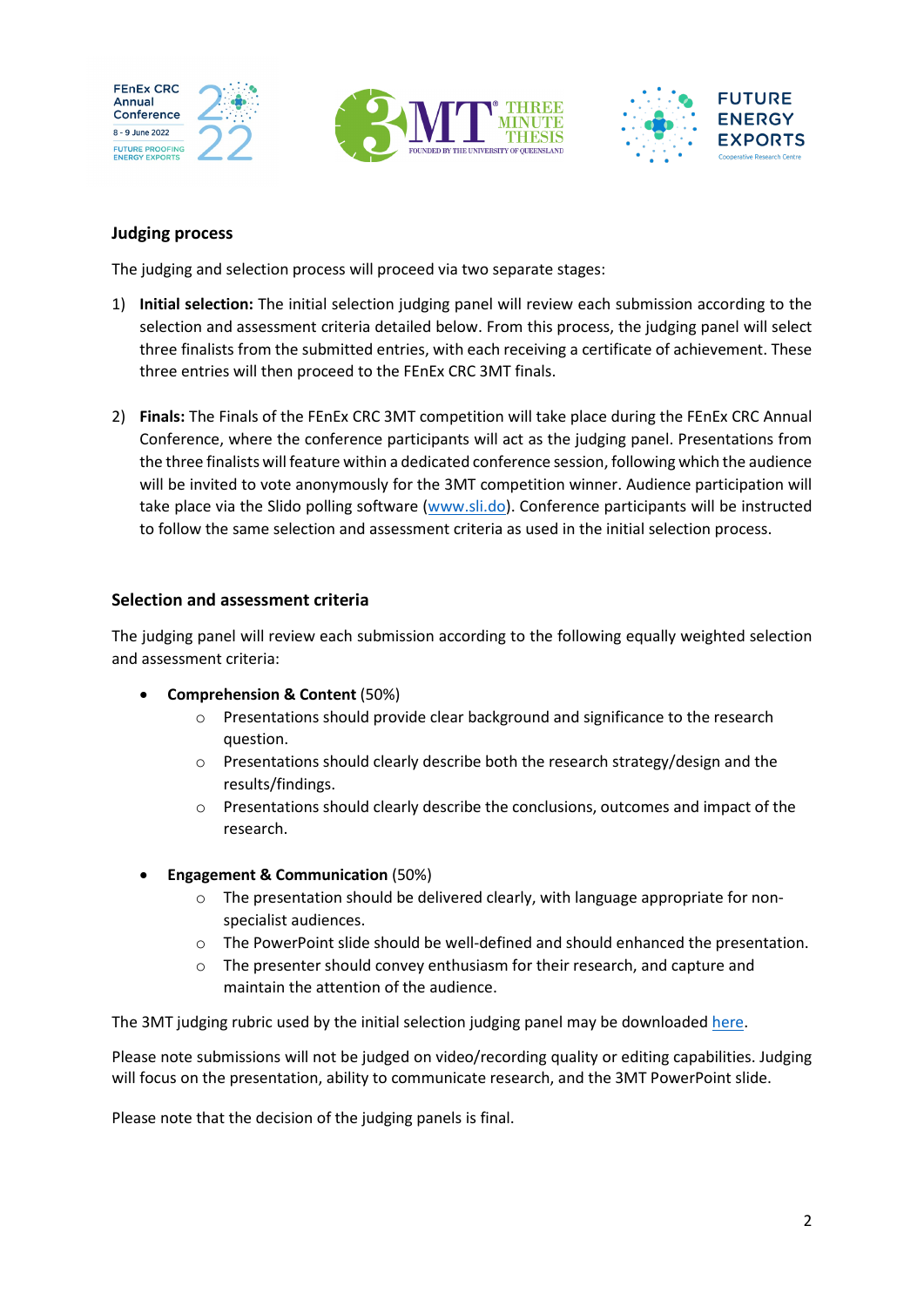





## **Initial selection judging panel**

Prof Michael Johns, *FEnEx CRC Research Director* Ms Jill Stajduhar, *FEnEx CRC Chief Operating Officer* Dr Saif Al Ghafri, *FEnEx CRC Foundation Fellow* Dr Neil Robinson, *UWA Research Fellow* Dr Bruce Norris, *UWA Research Fellow* Dr Jacob Martin, *Curtin University Research Fellow* Dr Terry Humphries, *Curtin University Senior Research Fellow* 

#### **Prize**

First place prize is \$1500 towards travel for the winner to attend an international conference.

### **Key dates**

Submissions open: Monday 2<sup>nd</sup> May 2022 Submissions close: **5pm AWST Wednesday 1 June 2022** Announcement of finalists: Friday 3rd June 2022 FEnEx CRC Annual conference 2022: 8<sup>th</sup> – 9<sup>th</sup> June 2022 Submissions will be available to view on the FEnEx CRC website from early-June 2022.

## **Contact**

If you have any questions regarding the FEnEx CRC 3MT, please contact: Dr Neil Robinson (neil.robinson@uwa.edu.au)